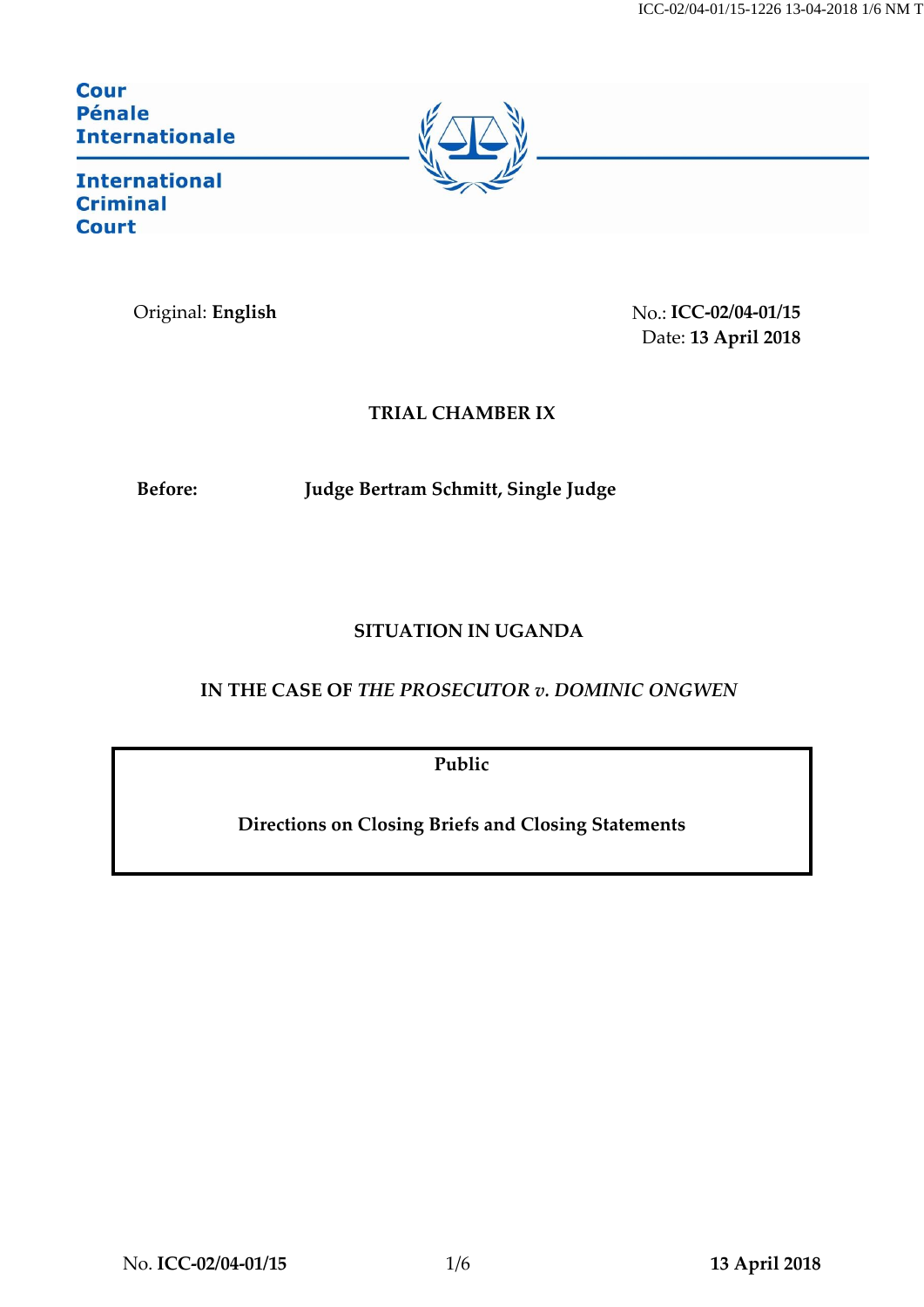**To be notified, in accordance with regulation 31 of the Regulations of the Court, to:**

| The Office of the Prosecutor                | <b>Counsel for the Defence</b>                 |
|---------------------------------------------|------------------------------------------------|
| Fatou Bensouda                              | Krispus Ayena Odongo                           |
| <b>James Stewart</b>                        |                                                |
| Benjamin Gumpert                            |                                                |
| <b>Legal Representatives of the Victims</b> | <b>Legal Representatives of the Applicants</b> |
| Joseph Akwenyu Manoba                       |                                                |
| Francisco Cox                               |                                                |
| Paolina Massidda                            |                                                |
|                                             |                                                |
| <b>Unrepresented Victims</b>                | <b>Unrepresented Applicants for</b>            |
|                                             | Participation/Reparation                       |
|                                             |                                                |
| The Office of Public Counsel for            | The Office of Public Counsel for the           |
| <b>Victims</b>                              | Defence                                        |
|                                             |                                                |
| <b>States Representatives</b>               | <b>Amicus Curiae</b>                           |
|                                             |                                                |
|                                             |                                                |
| <b>REGISTRY</b>                             |                                                |
| Registrar                                   | <b>Counsel Support Section</b>                 |
| Herman von Hebel                            |                                                |

**Victims and Witnesses Unit Detention Section**

**Victims Participation and Reparations Section Other**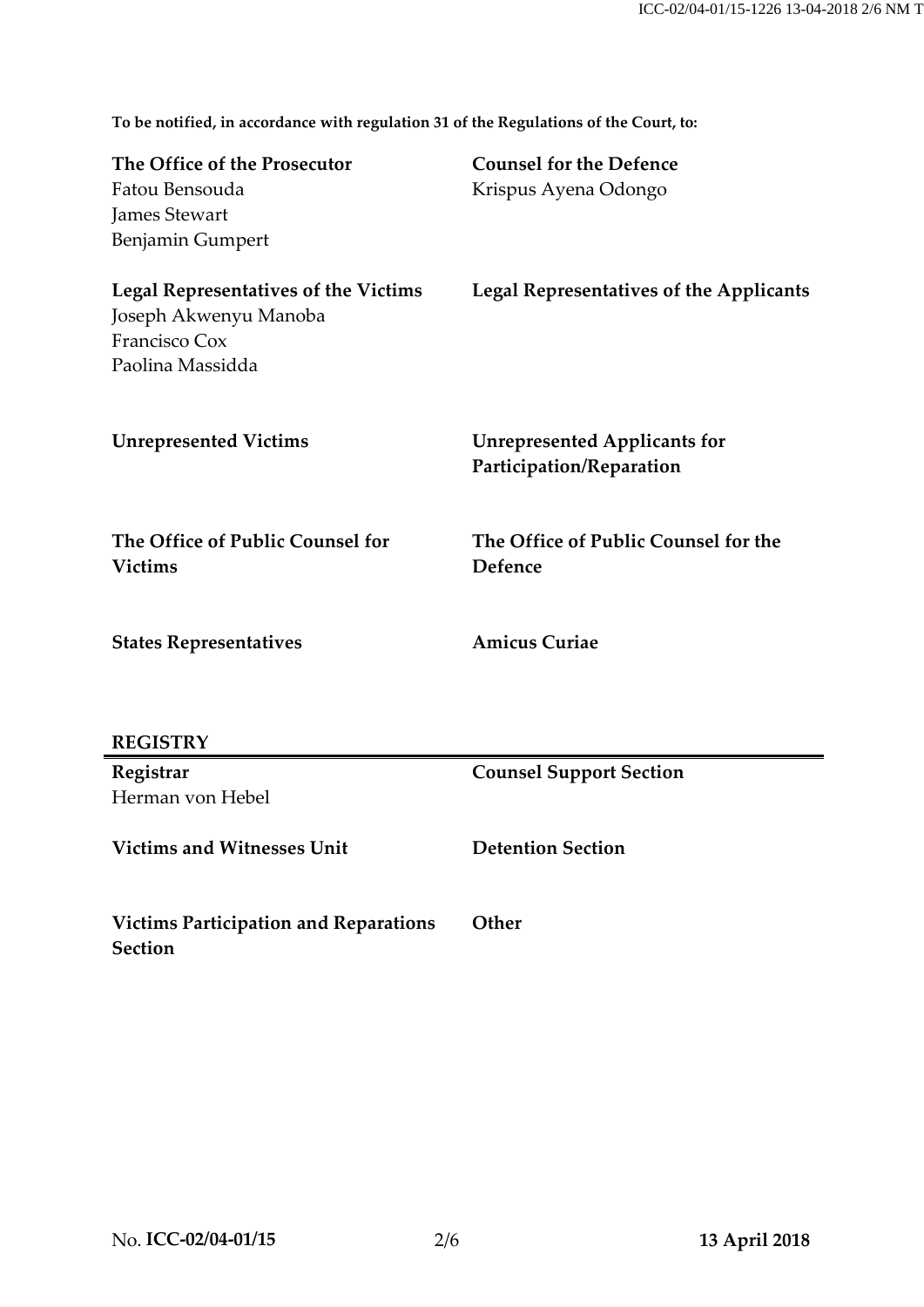**Judge Bertram Schmitt**, acting as Presiding Judge on behalf of Trial Chamber IX ('Single Judge' and 'Chamber', respectively) of the International Criminal Court, in the case of *The Prosecutor v. Dominic Ongwen*, having regard to Articles 64(2), (8)(b) and 67(1)(f) of the Rome Statue ('Statute'), Rules 140 and 141 of the Rules of Procedure and Evidence ('Rules') and Regulation 38(1)(c) of the Regulations of the Court ('Regulations'), issues the following 'Directions on Closing Briefs and Closing Statements'.

- 1. On 13 July 2016, the Presiding Judge issued the Initial Directions on the Conduct of the Proceedings.<sup>1</sup> Therein, he, *inter alia,* provided directions with regard to the opening statements and stated that any issue 'unaddressed in the present decision and which require intervention from the Chamber will be dealt with in the course of the trial'. 2
- 2. With the Office of the Prosecutor ('Prosecution') having provided its official notice of closure of the Prosecution evidence,<sup>3</sup> the Presiding Judge considers this to be an appropriate moment to issue further instructions on the filing of closing briefs and closing statements. The directions are given at this early point in time to provide the parties and participants with the maximum amount of time to organise and plan their workload.
- 3. The closing briefs by the parties and participants, should they wish to file any, are to be filed six weeks after the declaration of the closure of the submission of evidence. <sup>4</sup> The purpose of these submissions is to provide a succinct summary of their views, positions and arguments on the confirmed charges and the evidence presented during trial. They are not meant to be a discussion between the parties and participants on how they assess the evidence but simply an additional tool

<u>.</u>

<sup>1</sup> Initial Directions on the Conduct of the Proceedings, ICC-02/04-01/15-497.

<sup>&</sup>lt;sup>2</sup> Initial Directions on the Conduct of the Proceedings, ICC-02/04-01/15-497, paras 4 and 7.

<sup>&</sup>lt;sup>3</sup> Notice of the Prosecution's completion of evidence presentation, 13 April 2018, ICC-02/04-01/15-1225.

<sup>&</sup>lt;sup>4</sup> See Rule 141(1) of the Rules: The Presiding Judge shall declare when the submission of evidence is closed.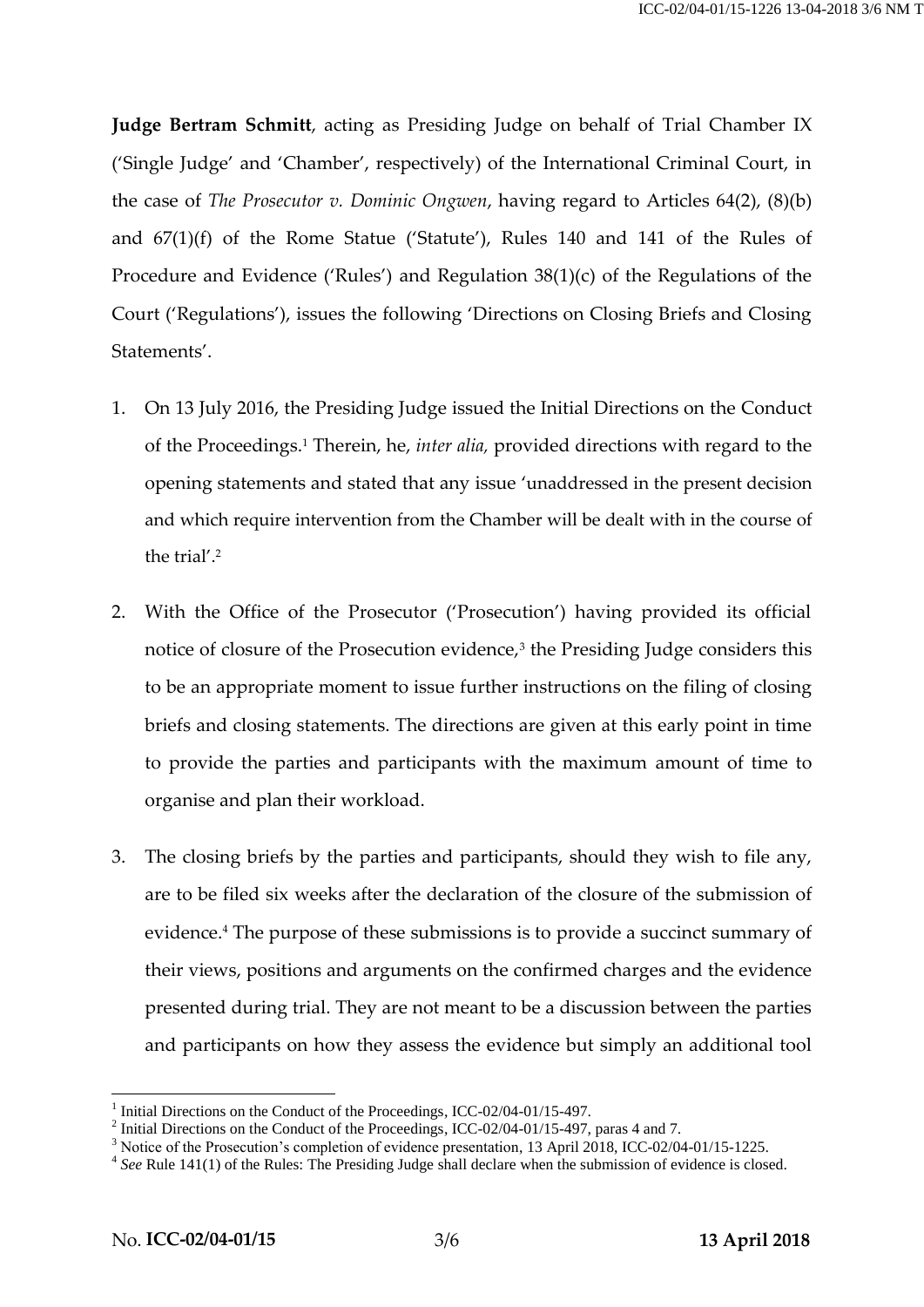for the assessment by the Chamber. It is therefore not necessary to receive the closing submission of another party or participant beforehand. Accordingly, all closing briefs are to be filed on the same date.<sup>5</sup>

- 4. The Presiding Judge orders that the Prosecution and Defence limit their closing briefs to 200 pages and considers the statutory page limit<sup>6</sup> of 120 pages to be sufficient for the Legal Representatives for Victims.
- 5. The Presiding Judge has fully considered the rights of the accused under Article 67(1)(f) of the Statute and recalls the previous jurisprudence of the Chamber on this issue. <sup>7</sup> He repeats that the right to translations is not without limitations and is confined to translations necessary to 'meet the requirements of fairness'.
- 6. In this instance, the Presiding Judge does not consider it necessary for the fairness of trial that Acholi translations of the closing submissions must be filed. All closing briefs are independent of each other and are not reactionary to the ones made by other parties and participants. They are merely an additional assistance for the Chamber's benefit. The Presiding Judge notes that the 'preconfirmation brief' filed during the confirmation stage<sup>8</sup> and the pre-trial brief at the trial stage<sup>9</sup> were also not translated into Acholi. Furthermore, the legal nature of the closing briefs is such that they have no independent evidentiary value –

<u>.</u>

<sup>&</sup>lt;sup>5</sup> Though not uniform, this has been the practice for closing briefs in many international criminal law cases. ICC, Trial Chamber VII, *The Prosecutor v. Jean-Pierre Bemba Gombo et al*., Decision on Prosecution's Motion for Reconsideration of the Closing Submissions Directions, 15 January 2016, ICC-01/05-01/13-1552, para. 10; ICTR, Appeals Chamber, *Laurent Semanza v. The Prosecutor*, Judgement, 20 May 2005, ICTR-97-20-A, para. 36. (describing the general practice at the ICTY and ICTR for simultaneous closing briefs).

 $6$  Regulation  $38(1)(c)$  of the Regulations.

<sup>7</sup> Decision on Defence Request for Findings on Fair Trial Violations Related to the Acholi Translation of the Confirmation Decision, ICC-02/04-01/15-1147, para. 12.

<sup>8</sup> Public redacted version of "Pre-confirmation brief", 21 December 2015, ICC-02/0401/15-375-Conf-AnxC, 8 June 2016, ICC-02/04-01/15-375-AnxC-Red2.

<sup>&</sup>lt;sup>9</sup> Prosecution's Pre-Trial Brief, 6 September 2016, ICC-02/04-01/15-533.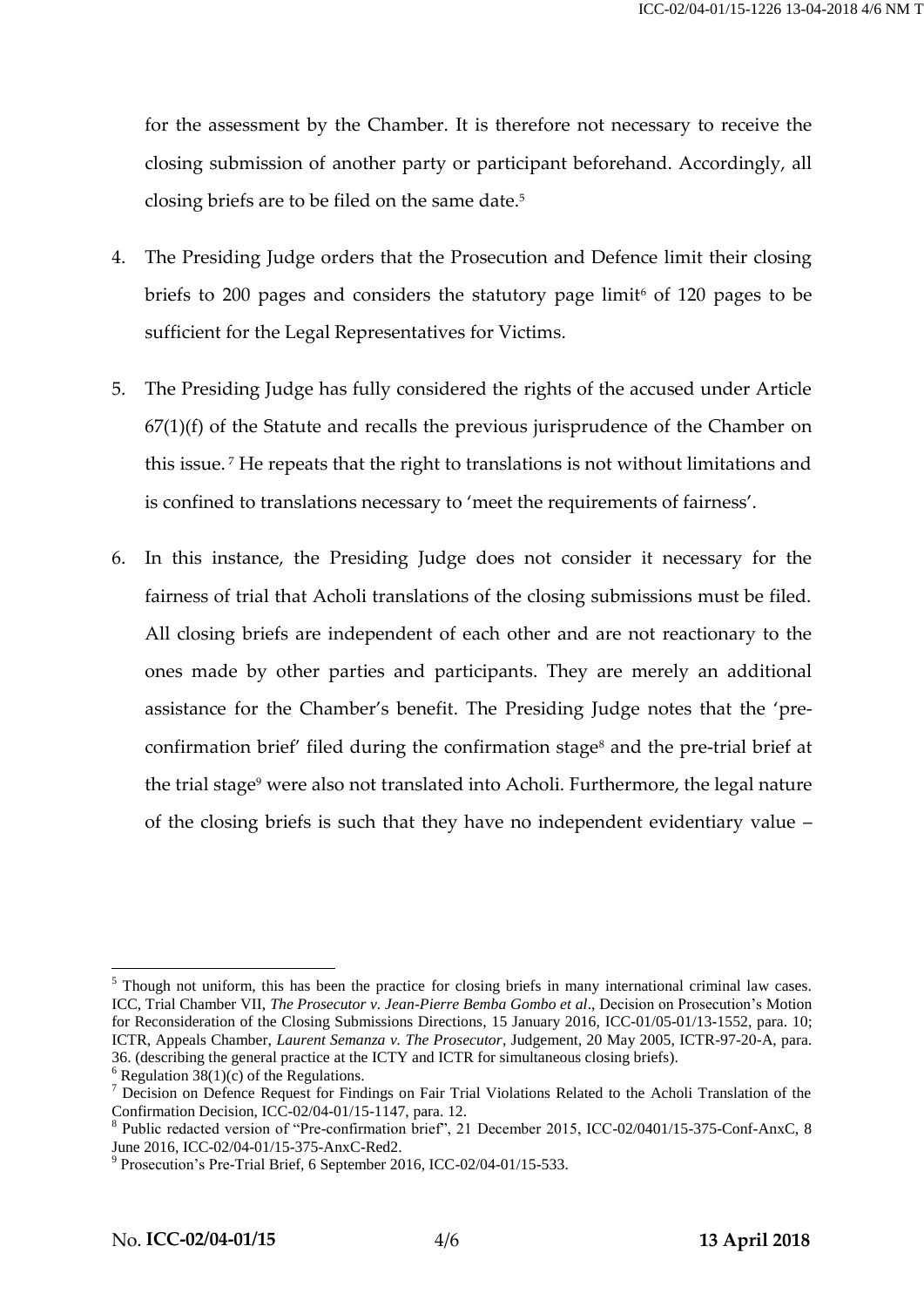the Statute and Rules do not even require that a closing brief be received during trial proceedings. 10

- 7. As explained above, the closing briefs will merely be a summary and reiteration of the parties and participants' views and positions. They will therefore not contain anything substantially new. The accused is already aware of the case against him and all arguments raised up until this point in the proceedings. He has also heard (in Acholi) the evidence presented in court. Lastly, the legal team of the accused fully understands the language in which the closing briefs will be filed.
- 8. Should the Defence consider that certain discrete parts of the other participants' closing briefs require translation in order to prepare for the closing statements, it can liaise with the Registry accordingly.
- 9. The closing statements will be held two weeks after the filing of the closing briefs. Further details will be provided at a later point in the proceedings.

1

<sup>&</sup>lt;sup>10</sup> Rule 141(2) of the Rules makes reference only to inviting closing *statements*, not closing briefs.